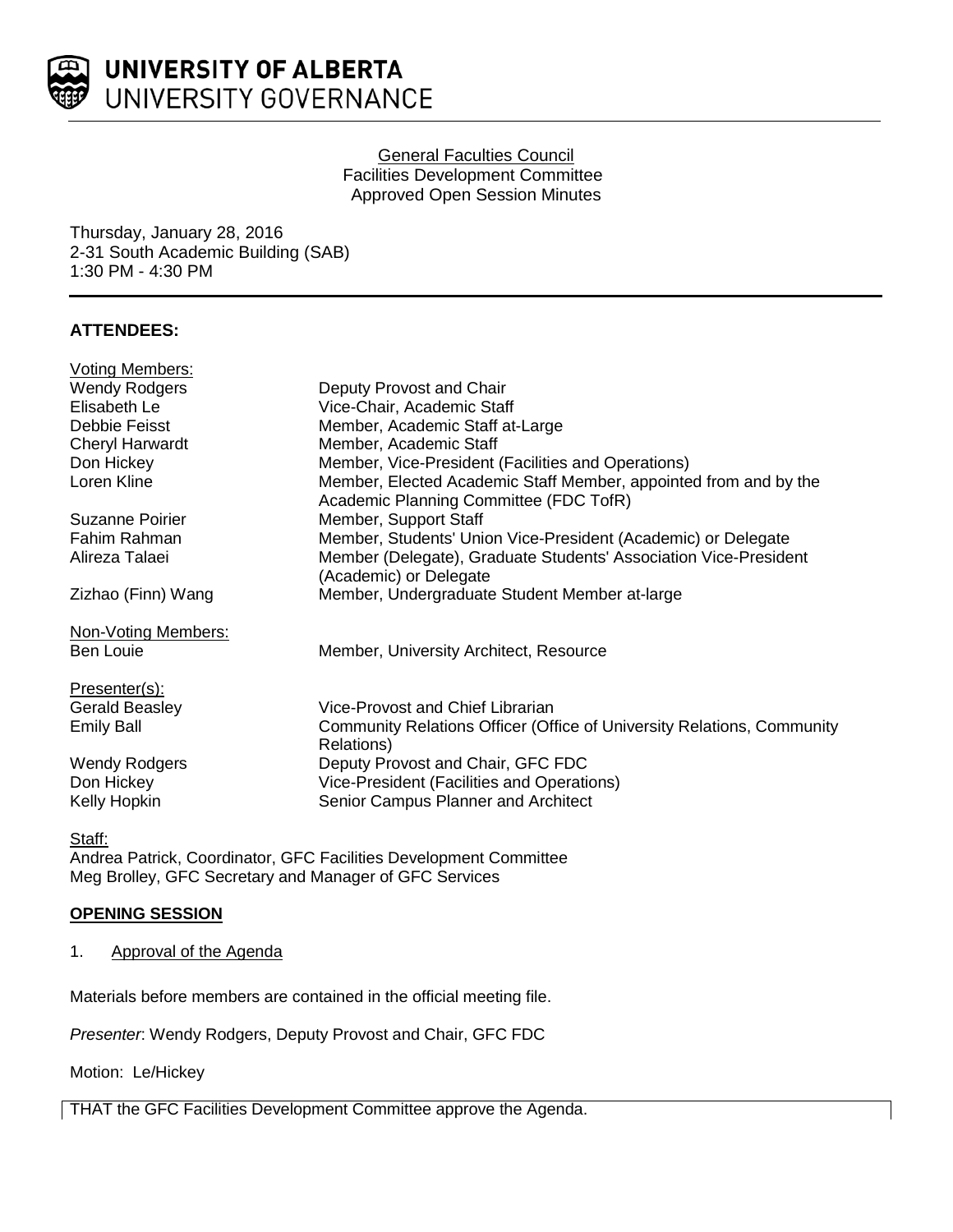# **CARRIED**

# 2. Approval of the Open Session Minutes of November 26, 2015

Materials before members are contained in the official meeting file.

*Presenter*: Wendy Rodgers, Wendy Rodgers, Deputy Provost and Chair, GFC FDC

*Discussion*: The Chair made note of a typo within the Minutes.

Motion: Rahman/Hickey

THAT the GFC Facilities Development Committee approve the Minutes of November 26, 2015, as amended. **CARRIED**

#### 3. Comments from the Chair

The Chair commented on a number of relevant items to members and provided them with an update in regards to the draft Comprehensive Institutional Plan (CIP).

## **ACTION ITEMS**

#### 4. Research and Collections Resource Facility (RCRF) – Design Development Report

Materials before members are contained in the official meeting file.

*Presenter(s)*: Gerald Beasley, Vice-Provost and Chief Librarian; Emily Ball, Community Relations Officer (Office of University Relations, Community Relations); Kelly Hopkin, Senior Campus Planner and Architect

*Purpose of the Proposal*: To obtain approval for the design development report for RCRF; a new, purpose-built facility on South Campus. The facility will provide the required process and high-density storage capacity including expansion space for archival and library collections in an environmentally appropriate climate.

#### *Discussion*:

Vice-Provost and Chief Librarian Gerald Beasley provided members with a brief summary of the project, noting that it has been a delightful and collaborative process, in concert with Libraries staff, members of the Facilities and Operations team, and external partners. He reported that this facility relocation and expansion is reflective of the University's commitment to preserving important records, adding that the facility itself will assist in research.

Mr Hopkin, while utilizing a PowerPoint presentation, reported to members on details in relation to all of the activities as part of the design development phase, and the schematic design planning for this project. He addressed specific feedback from members provided at the meeting of November 26, 2015.

Ms Emily Ball summarized the extensive efforts undertaken by the University of Alberta to consult with neighbors of South Campus, including the South Campus Neighbors Coalition. She noted that consultation with the nearby community was initiated early on, and that throughout the Open House proceedings, those members of the community have expressed satisfaction with the development. She noted, however, that some individuals expressed concerns about parking, the preservation of existing trees, and the availability of public art in the area. She reported that her team has also consulted with the City of Edmonton regarding this project.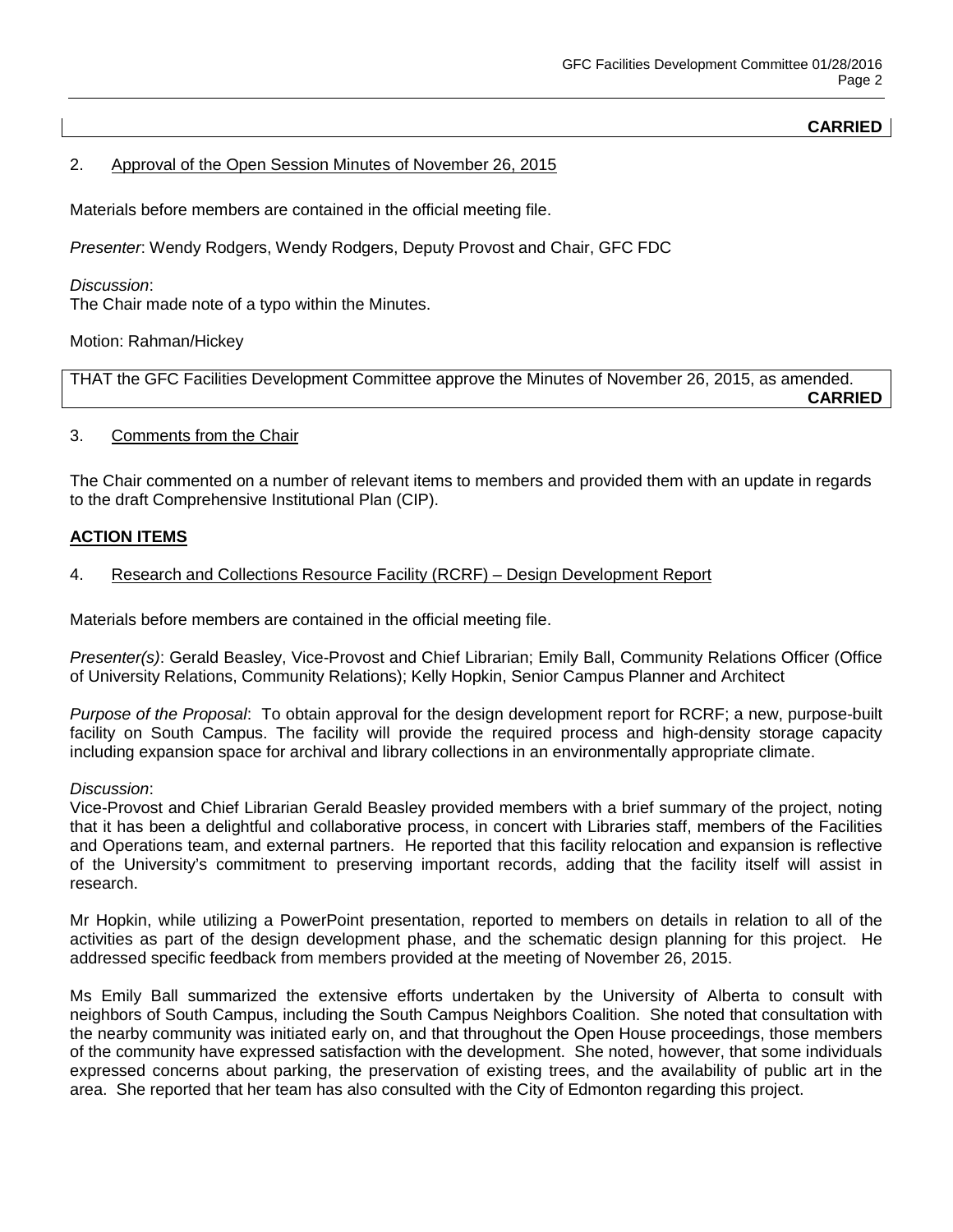Mr Hopkin continued on with his presentation, outlining the site context, utility concept plan, site lay-out plan, and landscape plan for the project. In regards to the meeting space within the building, Mr Beasley noted that further consultation with academic staff members is needed in order to maximize usage of the space.

Mr Hopkin provided members with visual renderings of the facility throughout the seasons.

During the extensive discussion in regards to this project, members expressed a number of comments and questions, including, but not limited to: that the interior finishes appear quite dark; concern with sound minimization between the two meeting rooms; compliments on the seasonal renderings of the facility; that the building seems isolated within South Campus; concern that this building will not be integrated with future buildings in the area; a suggestion to hide waste bins from the front of the building; clarification surrounding handicap access to the building; a suggestion to include sufficient and clear way-finding signage; clarification surrounding how the University's office standards apply to this facility.

The Chair thanked members for their discussion and commentary.

Motion: Kline/Hickey

THAT the GFC Facilities Development Committee approve, under delegated authority from General Faculties Council, and on the recommendation of Planning and Project Delivery, the proposed Research and Collections and Resource Facility (RCRF) – Design Development Report (as set forth in Attachment 2) as the basis for further engineering and development of contract documents.

**CARRIED**

# **DISCUSSION ITEMS**

## 5. Projects Update from Facilities and Operations

There were no documents.

*Presenter*: Don Hickey, Vice-President (Facilities and Operations)

*Purpose of the Proposal*: For information/discussion.

*Discussion*:

Vice-President Don Hickey provided updates to members regarding ongoing projects at the University of Alberta, including:

## In the Building Phase:

Clinical Sciences Building – floor by floor refresh and renewal including mechanical upgrades and finishes within select areas – per approved block and stack plan. All work is on schedule and will extend out through to the end of 2016.

PLH: Construction is underway with building structure nearing completion – there is a web cam available to track progress. Occupancy planned for early 2017.

Augustana Aboriginal Student Commons: Construction on the lower renovation and fit out now completed, completion of graphics expected by the end of January.

ALES greenhouse redevelopment : Construction progressing, glazing installation now underway and expected to be completed by spring.

Research Collection and Resource Facility: Presented for Design Development approval at today's meeting. We expect pending approvals, to proceed with construction start up in early March.